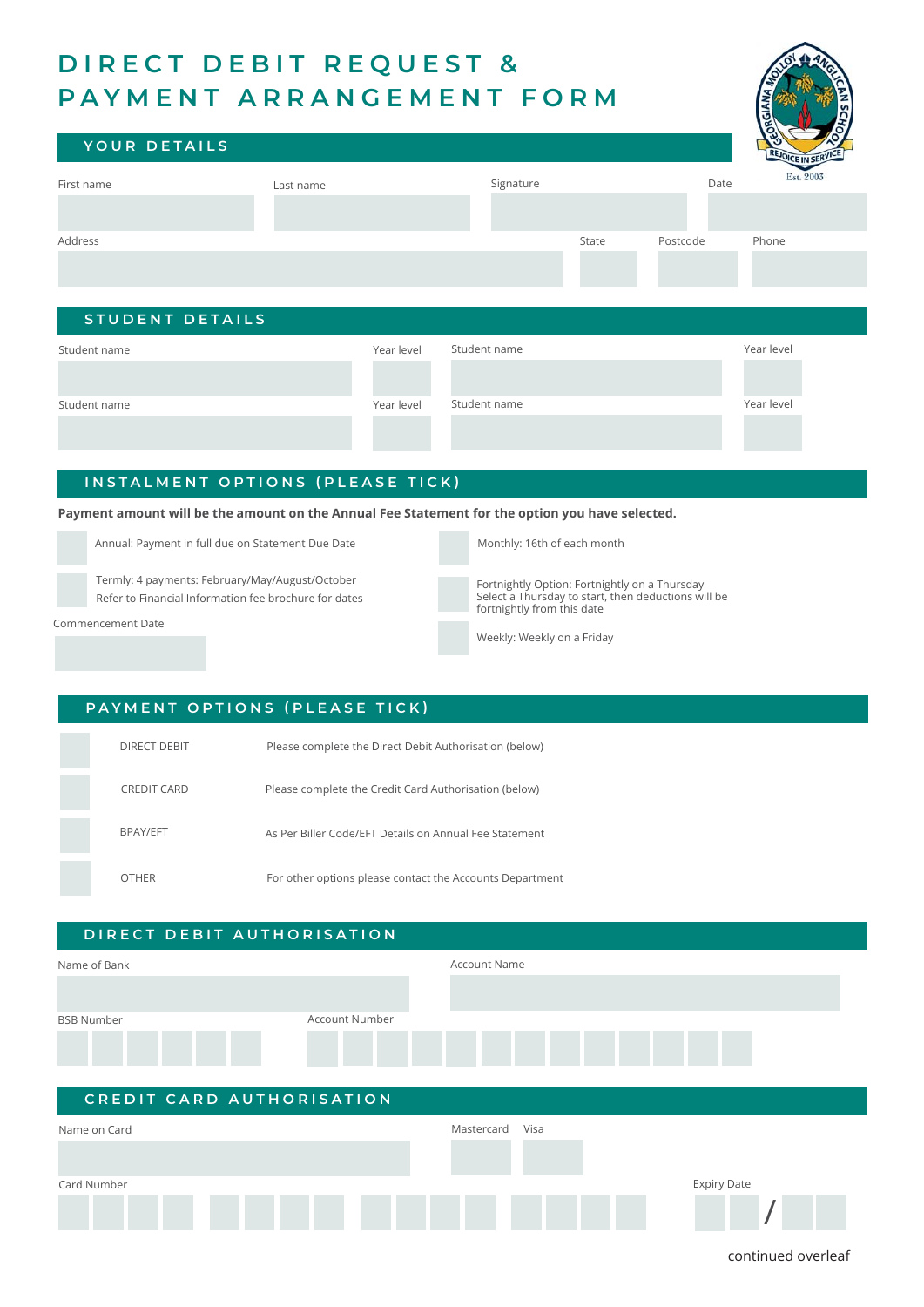### **DECLARATION**

I/We authorise Georgiana Molloy Anglican School to arrange for funds to be debited from my/our nominated bank account by Direct Debit or Credit Card for the payment of school fees and charges, in accordance with the terms described on our Direct Debit Service Agreement.

I/We acknowledge the Direct Debit payment arrangement will not cease and will continue automatically each year without the need to complete a new form. The school will automatically adjust the deduction amounts in February each year according to the calculations as per the Annual Fee Statement.

I/We acknowledge this may result in an increase or decrease to the repayment amounts each year.

Please note: Any cancellation to this agreement must be made in writing to accounts@gmas.wa.edu.au

| First name                                                                                        | Last name | Signature | Date |  |  |
|---------------------------------------------------------------------------------------------------|-----------|-----------|------|--|--|
|                                                                                                   |           |           |      |  |  |
|                                                                                                   |           |           |      |  |  |
| If debiting from a joint bank account, please complete the details for the second account holder: |           |           |      |  |  |
| First name                                                                                        | Last name | Signature | Date |  |  |
|                                                                                                   |           |           |      |  |  |

| Office use only: Family ID | <b>Statement Group</b> | Amount | Entered | Document Manager |
|----------------------------|------------------------|--------|---------|------------------|
|                            |                        |        |         |                  |
|                            |                        |        |         |                  |